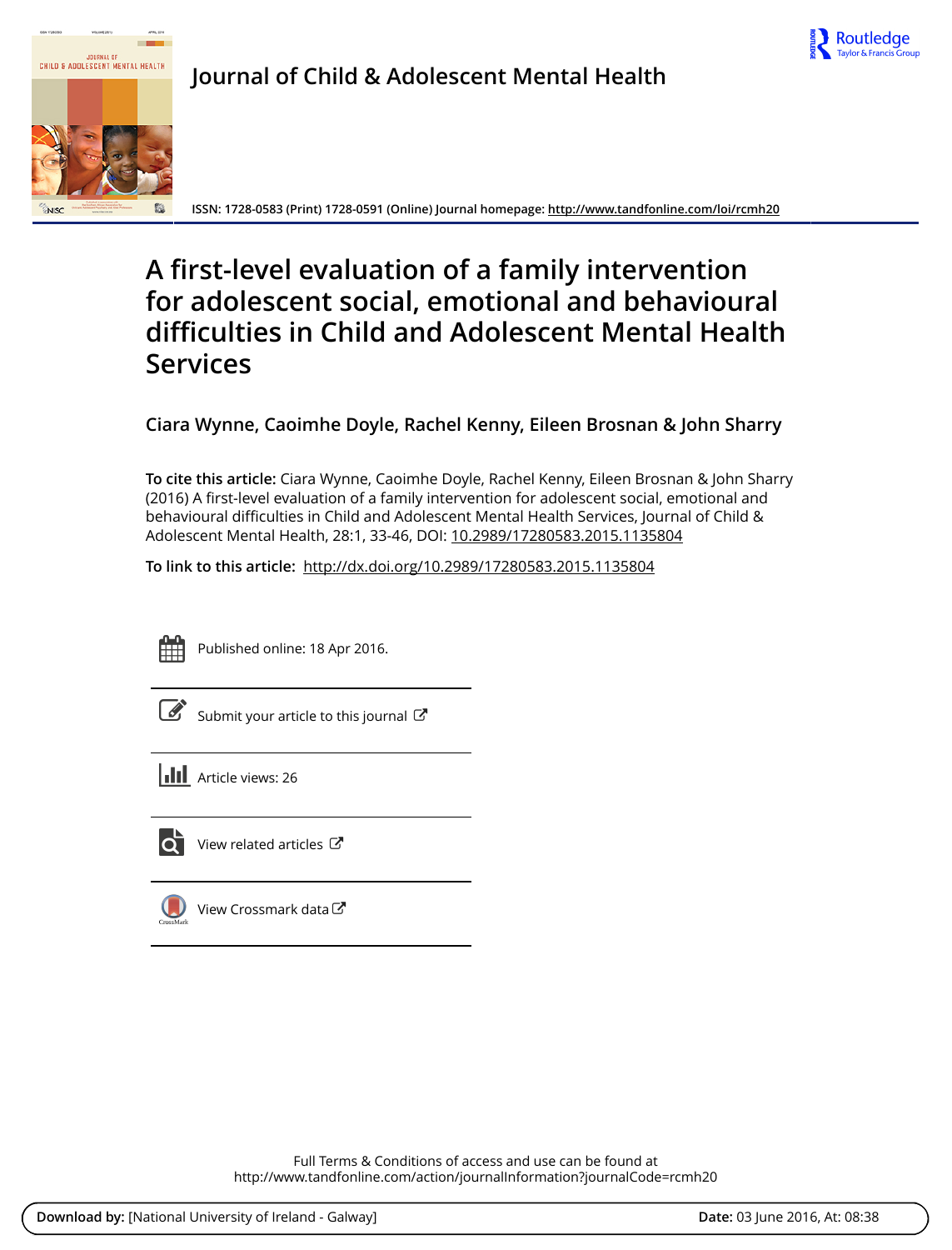# **A first-level evaluation of a family intervention for adolescent social, emotional and behavioural difficulties in Child and Adolescent Mental Health Services**

**Ciara Wynne1, Caoimhe Doyle1, Rachel Kenny2, Eileen Brosnan1 and John Sharry1,\***

*1Parents Plus Charity, Dublin, Ireland 2University College Dublin, Belfield, Dublin, Ireland \*Corresponding author, email: john.sharry@gmail.com*

**This study is a first-level evaluation of a family intervention targeted at adolescents with social, emotional and behavioural difficulties (SEBD) attending Child and Adolescent Mental Health Services (CAMHS) in Ireland. It is a combined implementation of the Working Things Out adolescent programme and the Parents Plus Adolescent Programme (WTOPPAP).** 

*Method:* **A total of 93 adolescents aged 11–17 years (***M* **= 14.64, SD = 1.31; 39% male) and their parents took part in the study. The study used a quasi-experimental One-Group Pretest-Posttest design to assess change from pre- to post-intervention using the Strengths and Difficulties Questionnaire, the McMaster General Functioning Scale, Goal Attainment, Parent Stress Scale and the Kansas Parenting Satisfaction Scale. Both parent- and adolescent-rated goal attainment and general family functioning improved from pre- to post-intervention. Parents also rated their satisfaction with parenting as having significantly improved. Adolescent-rated emotional difficulties significantly improved for the overall sample and parent-rated child total difficulties for female adolescents significantly improved from pre-test to post-test. Parents of female adolescents also reported a significant drop in parental stress. These findings indicate that the WTOPPAP may be an effective intervention for adolescents with SEBD, particularly females, and their parents. Further implications are discussed.**

# **Introduction**

Social, emotional and behavioural difficulties (SEBD) are a relatively common problem for adolescents, and the prevalence of psychiatric disorders in this age group is the highest across the lifespan (Herpertz-Dahlmann, Bühren, & Remschmidt, 2013). SEBD can lead to serious functional impairment for adolescents within their individual, family, peer and educational spheres that can persist into later life (see Rickard et al., 2015). Furthermore, Bloom et al. (2011) have estimated that adolescent mental illness poses the greatest threat to gross domestic product (GDP) over the next 20 years. Yet adolescents, across all age groups, have the worst access to mental health services (McGorry, Bates, & Birchwood, 2013). This is due to several historical, cultural and structural factors outlined by McGorry (2015). For example, Child and Adolescent Mental Health Services (CAMHS) tend to provide most access to people with severe and complex conditions. However, this access is often delayed and restricted due to lack of resources and rarely provides them with a say in how their care is provided or entails a holistic approach to their needs. Moreover, young people in the early stages of a mental illness or who do not fit the existing diagnostic criteria are often excluded from care by the current system due to the lack of preventative approaches available.

Thus, the provision of evidence-based preventative and treatment focused programmes that are deliverable within low resource mental health settings, applicable to a wide range of adolescent problems, holistic, and acceptable to young people with SEBD is crucial. The most up-to-date empirically supported interventions for improving adolescent SEBD include Cognitive Behaviour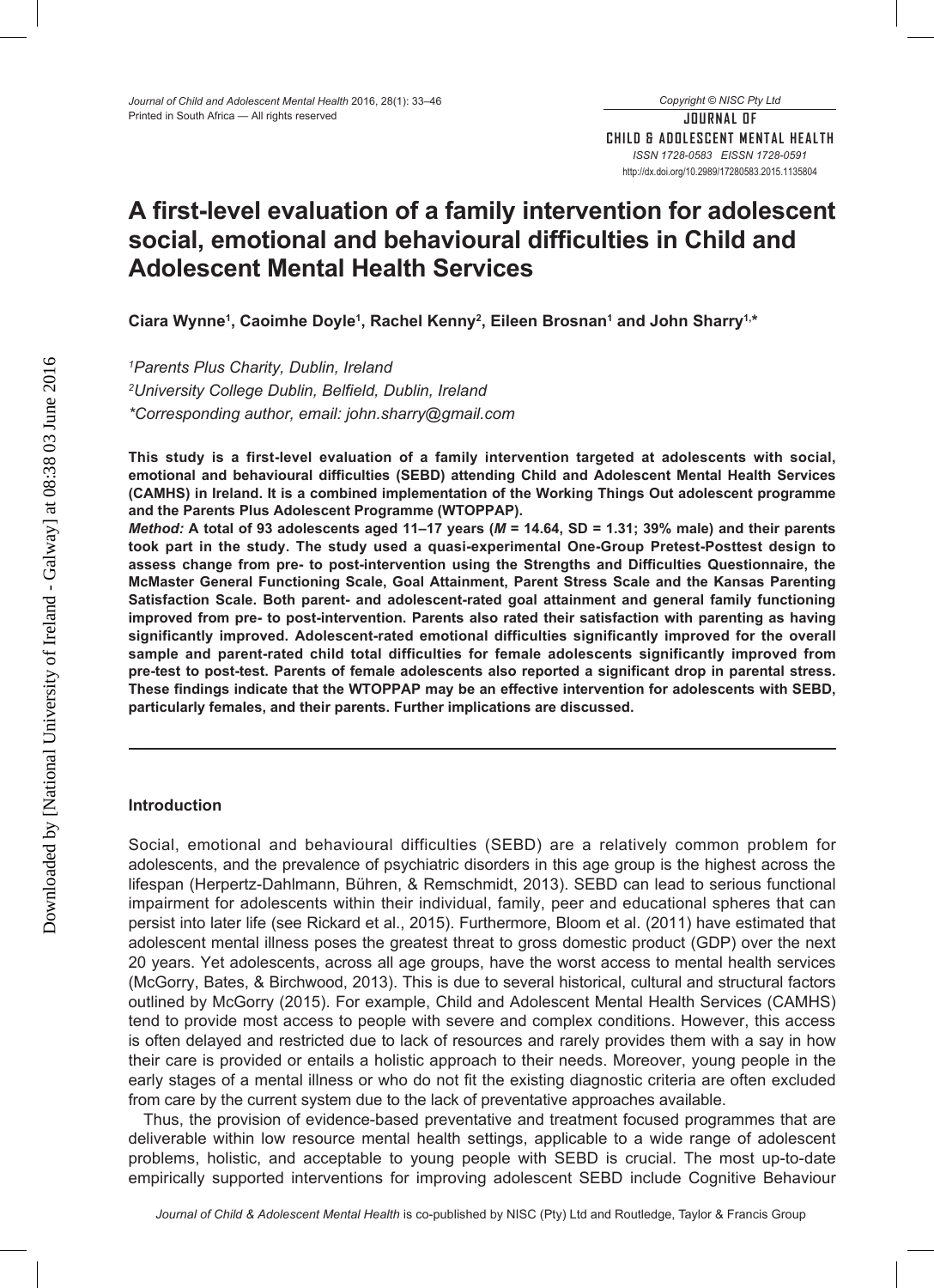Therapy (CBT) and Parent Management Training (PMT). However, CBT may be most effective at improving internalising problems (Chorpita et al., 2011), while PMT has consistently shown to improve behaviour difficulties (see Carr, 2014). Although not the focus during intervention, PMT has also shown to improve parental functioning and mental health (Barlow et al., 2012).

Research suggests that family interventions targeting parents and children, rather than young people or parents alone, may be more effective at improving SEBD, but in particular behavioural problems (see Carr, 2014). Carr's (2014) review of meta-analyses, systematic literature reviews and controlled trials on the effectiveness of family interventions on youth mental health difficulties and disorders, indicates that such interventions are more effective at improving SEBD than treatment as usual with young people (e.g., Kaslow et al., 2012; Woolfenden, Williams, & Peat, 2002). Moreover, the review identified one study which showed that the combination of group PMT and CBT for young people with SEBD is more effective than either treatment alone (Kazdin, 2010).

Group-based manualised family interventions targeting parents and children are not only effective for a wide range of adolescent problems varying in severity and complexity, but they are also well structured and can be flexibly used by a range of professionals who can tailor the programme to inclusively and holistically meet the needs of families (Carr, 2014). In addition, these interventions are brief and can be cost-effective especially in low resource settings (e.g., Bonin et al., 2011; Dretzke et al., 2005). Parents Plus has developed and demonstrated the efficacy and effectiveness of several group-based manualised family interventions targeting different age groups, which include the Parents Plus Adolescents Programme (PPAP) — a solution-focused positive PMT programme for parents of adolescents aged 11–16 years (Beattie et al., 2007; Nitsch et al., 2015; Sharry & Fitzpatrick, 2012) and the Working Things Out (WTO) programme — a CBT-based intervention for adolescents that promotes their positive mental health and supports them in overcoming specific problems (Brosnan et al., 2011; Brosnan, 2015; Fitzpatrick, Brosnan, & Sharry, 2009). More recently, Parents Plus has sought to implement a combined version (WTOPPAP) of the PPAP, and the WTO in school and adolescent mental health settings. While these programmes have shown promise as stand-alone interventions, combining them to target parents and adolescents simultaneously may be a more effective means of improving mental health outcome for young people, in line with the findings of the review by Carr (2014).

The purpose of this study was to evaluate the impact of simultaneously running the WTO and PPAP group programmes together as a family intervention with adolescents and their parents in eight CAMHS throughout Ireland. As gender is well documented as a salient factor in youth mental health, with female adolescents reporting higher levels of internalising symptoms (Bask, 2015; Dooley, Fitzgerald, & Giollabhui, 2015; Rushton, Forcier, & Schectman, 2002) and recent research indicating that quality of family relationships may be an important risk factor for mental health difficulties in female adolescents specifically (Lewis et al., 2015), it was included as an independent variable in our study. It was expected that participants would report improved outcomes in terms of parent- and adolescent-rated goal attainment, SEBD, family general functioning and communication, parent stress, and satisfaction with parenting.

## **Method**

## *Study design*

Randomised controlled trials (RCTs), where participants are randomly assigned to an intervention or control condition, are often cited as the "gold standard" in inferring causality in interventionbased studies (Akobeng, 2005). However, when conducting research in applied settings, RCTs can often be infeasible to conduct for varying reasons such as resource constraints or limited available sample size (Harris et al., 2006). In such cases quasi-experimental designs are considered an acceptable alternative and indeed have several practical advantages over RCT designs. These include requiring a smaller number of participants, not disturbing the natural course of events by assigning individuals to specifically contrived conditions, not necessitating the withholding of a potentially efficacious intervention to a group of individuals who may need it and being significantly less resource and cost intensive; important practical considerations in applied research settings where limited service funding is available (Scriven, 2008). In our study, the provision of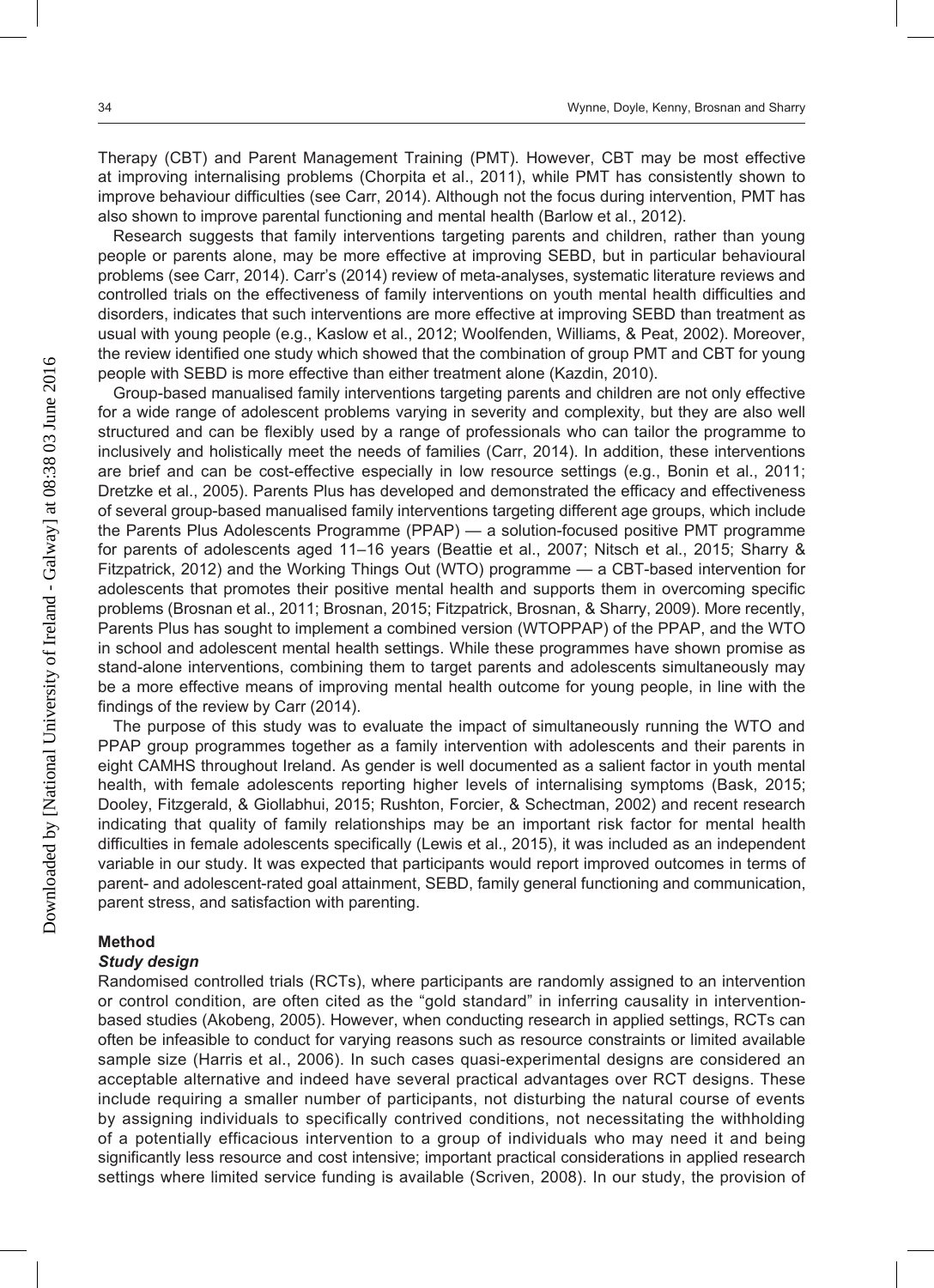a comparison group was initially pursued during the research design stage, however, due to the complexity involved in the multi-location roll-out of the intervention, it was not possible to secure a comparison group which would have been of a size sufficient to conduct robust statistical analyses. Thus, this study used a quasi-experimental one-group pretest-posttest design (Harris et al., 2006) to assess participant changes over time. Participants were offered the intervention between October 2014 and February 2015, and were assessed pre- (Time 1) and post-intervention (Time 2). Several dependent variables were examined. These were adolescent SEBD, participant's goal attainment, family general functioning and communication, parent stress, and satisfaction with parenting. In using this research design, the researchers recognised from the outset that this was a preliminary first-level evaluation, the results of which would need to corroborated in future studies.

#### *Participants*

A convenience sample of 93 adolescents (2 adolescents were siblings, but the parents reported on the child they were most concerned about) accessing CAMHS in the Republic of Ireland, and their 106 parents/guardians, were recruited by professionals who received training in the Parents Plus programmes between September 2014 and February 2015. These professionals were multidisciplinary team (MDT) members working in CAMHS, which included social workers, psychologists, occupational therapists, speech and language therapists, psychiatrists and nurses. To be considered for inclusion the young person had to be aged between 11 and 17 years and had to present to 1 of 8 CAMHS sites in the Republic of Ireland. Families who may benefit from the intervention were identified by MDT members and were screened before taking part in the intervention. Families were excluded if the young person was deemed by the MDT to be too unwell to take part. The parents of 3 adolescents did not wish to attend the group, 4 parents attended but their children did not, and 27 adolescents had 2 parents attending the group, but not all parents were taking part in the research.

Participating adolescents were aged 11–17 years (*M* = 14.64, SD = 1.31), and 36 (39%) were male. Parents were aged 33–64 years (*M* = 45.3, SD = 6.5); 82 (77%) were mothers and 24 (23%) were fathers. Attrition was 15% of adolescents attending the WTO group and 22% of parents attending the PPAP group. Analyses were conducted for all participants who provided pre- and post-data regardless of whether their corresponding parent/child dropped out. Ethical approval was granted by the Research Ethics Committees of University College Dublin and the Health Service Executive in Ireland. Parents/guardians provided written informed consent for themselves and their children to participate, and informed assent was obtained from adolescents on the day.

#### *Procedure*

A range of CAMHS professionals, which included social workers, psychologists, occupational therapists, speech and language therapists, psychiatrists and nurses, attended three days of training in the delivery of the WTO and PPAP. Facilitators referred young people accessing CAMHS to the WTO and provided families with information about the WTOPPAP intervention. Families were invited to attend an individual screening meeting to obtain further information and to complete the assessment measures outlined in detail below. Both WTO and PPAP groups were run in parallel over eight weeks, with the young person attending the WTO sessions and their parent(s) attending the PPAP session. Two joint family sessions were held after session 3 and session 6, which were attended by the young person together with their parent(s). The goal of these family sessions was to make links between parents and adolescents and to help families put the ideas promoted by the intervention into action. Topics covered in the two courses (see Table 1) were integrated to ensure that the intervention reflected a whole-family approach. To maintain fidelity in the implementation of the programmes across sites, facilitators were required to attend the pre-programme training, to follow detailed guidelines and session plans in the programme manual, to complete integrity checklists after each session and to attend regular supervision with programme developers throughout the delivery of the groups. Upon completion of the two programmes, adolescents and parents completed the assessment measures again.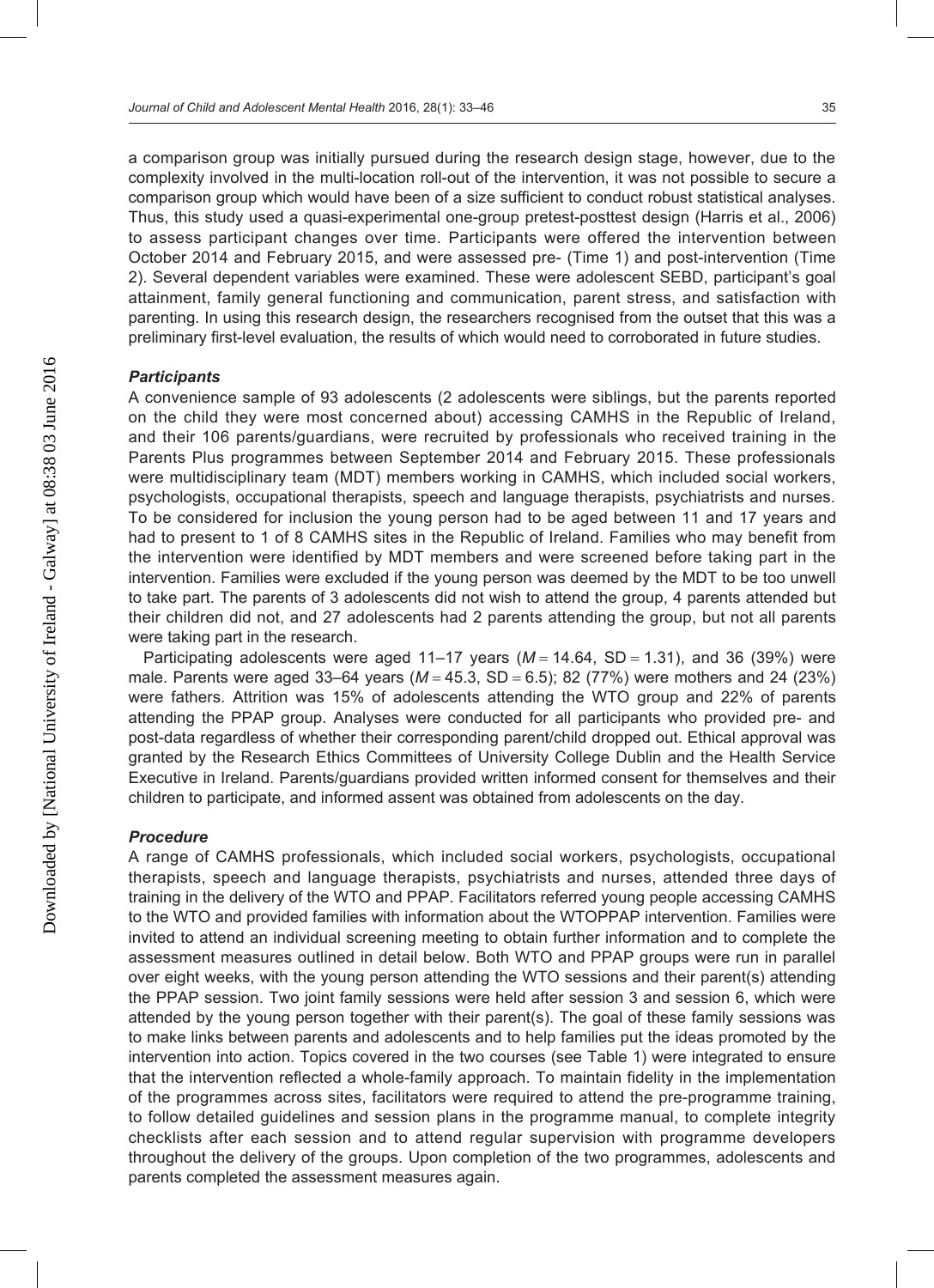| Topic | <b>PPAP</b>                                 | <b>WTO</b>                                          |
|-------|---------------------------------------------|-----------------------------------------------------|
| 1     | Positive Communication                      | <b>Getting Started</b>                              |
| 2     | Getting along with your Teenager            | How we Think Affects what we Feel and Do            |
| 3     | Encouraging your Teenager                   | Managing Feeling Down                               |
| 4     | Listening to your Teenager                  | New Ways of Thinking                                |
| 5     | <b>Establishing Rules</b>                   | Stop and Think-The Key to Solving Problems          |
| 6     | Using Consequences/having a Discipline Plan | Dealing with Anger and Conflict                     |
|       | Dealing with Conflict                       | Communicating Well and Building Relationships       |
| 8     | Problem Solving                             | Planning for the Future and Making Positive Choices |

**Table 1:** List of topics covered over eight weekly sessions in the PPAP and WTO programmes

# *Assessment measures*

*The Strengths and Difficulties Questionnaire (SDQ)* is a 25-item questionnaire that assesses young people's behaviours, emotions and relationships (Goodman, 2001). The 25 items are divided into 5 scales: emotional symptoms (ESS), conduct problems (CPS), hyperactivity (HS), peer problems (PPS) and pro-social behaviour (PS), with 5 items in each scale. The scores from these scales, excluding the pro-social scale, are summed to generate a total difficulties score. Both versions of the SDQ — the parent- and self-rated versions — were used in this study. Scores greater than 13 for parents and 15 for children indicate levels of difficulty falling within the borderline or clinical range. The reliability and validity of the SDQ has been demonstrated across a variety of settings, both cross-sectionally and longitudinally (see Stone et al., 2010) and its sensitivity to change has been demonstrated in trials involving children and adolescents (Wolpert et al., 2015). The Cronbach's alpha of the parent- and self-rated versions in our study were 0.62 and 0.70 respectively which is considered acceptable (Peterson, 1994).

*The McMaster Family Assessment Device (FAD)* is made up of seven subscales which measure problem solving, communication, roles, affective responsiveness, affective involvement, behaviour control and general functioning in families (Epstein, Baldwin, & Bishop, 1983). The General Functioning (McMaster GF) scale used in this study assesses the overall health/pathology of the family. An average score of 1.5 or over indicates an abnormal level of stress within the family. The Communication (McMaster C) scale assesses the exchange of information among family members in terms of clarity of content and directedness in the sense that the person spoken to is the person for whom the message is intended. An average score greater than 1.9, indicates an unhealthy level of communication within the family. Parents and adolescents rated their agreement with how well an item describes their families. Higher scores indicate poorer functioning. The validity and reliability of the FAD is supported by several studies (e.g. Barney & Max, 2005; Georgiades et al., 2008) and the General Functioning and Communication subscales have shown sensitivity to change in parent training programmes (Adams, 2001). Cronbach's alpha was satisfactorily over 0.88 for both the parent- and adolescent self-report versions.

*The Kansas Parental Satisfaction Scale (KPS)* is a three item self-report scale that measures parental satisfaction with their child's behaviour, parenting role and relationship with their child (Schumm & Hall, 1994). The three questions are scored on a seven-point Likert scale and summed to give an overall satisfaction score. Higher scores on the scale indicate greater satisfaction. The KPS shows good reliability and validity (Chang et al., 1994; James et al., 1985) and has previously demonstrated sensitivity to change in parenting trials (Keating et al., 2015; Rickard et al., 2015). Cronbach's alpha was satisfactory at 0.72.

*The Parental Stress Scale (PSS)* is a self-report scale that contains 18 items representing positive themes of parenthood (emotional benefits, self-enrichment, personal development) and negative (demands on resources, opportunity costs and restrictions) (Berry & Jones, 1995). Respondents are asked to report their agreement with items along a five-point Likert scale: Strongly Disagree (1), Disagree (2), Undecided (3), Agree (4) and Strongly Agree (5). The 8 positive items are reverse scored so that possible scores on the scale can range between 18 and 90. The PSS demonstrates high reliability and validity (Berry & Jones, 1995) and has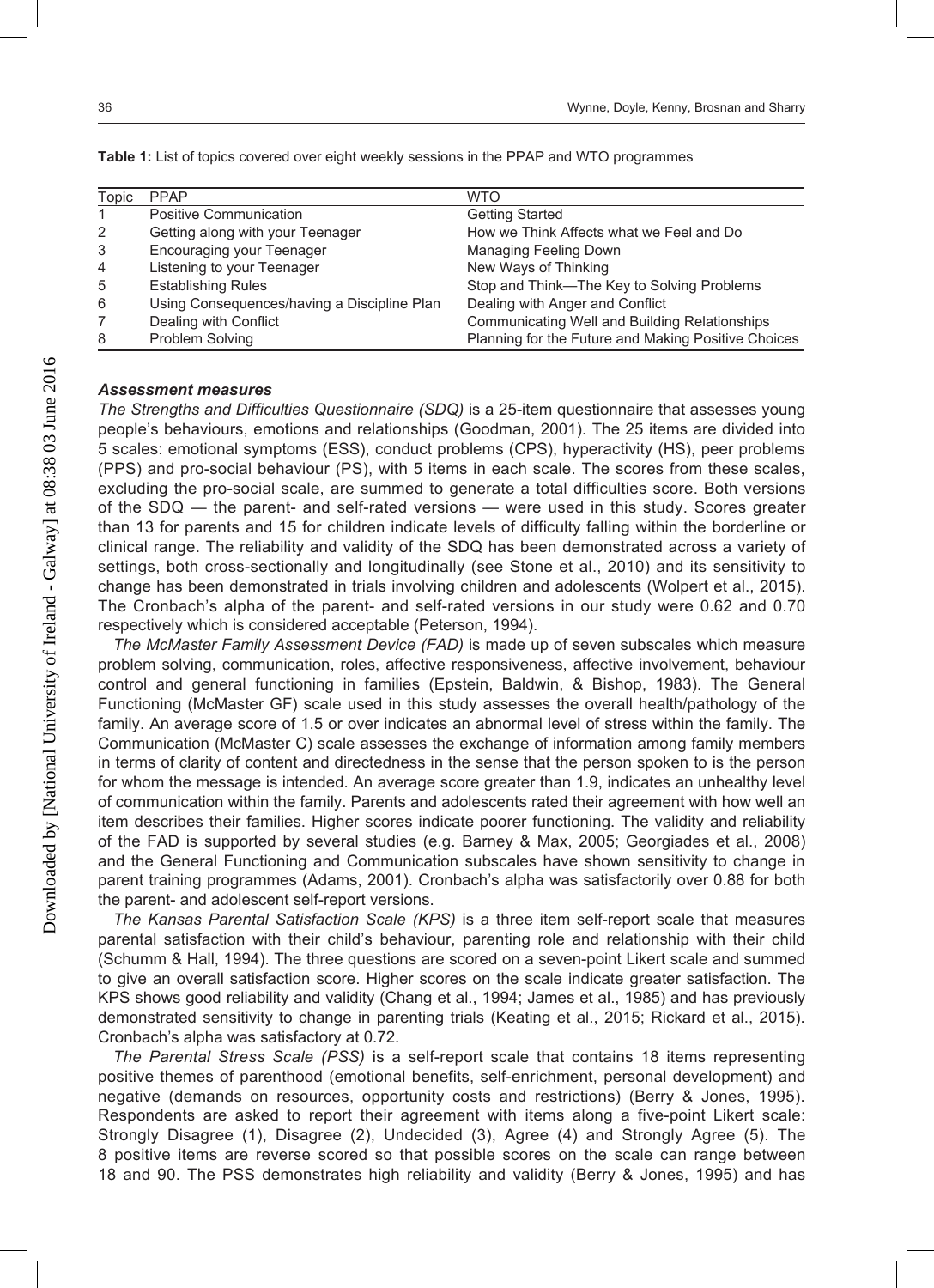demonstrated sensitivity to change in parenting trials (Rickard et al., 2015). Cronbach's alpha in the present study was good at 0.86.

*The Revised Child Anxiety and Depression Scale-25 (RCADS)* is a 25-item self- and parent-report questionnaire of anxiety (15 items) and depression (10 items) in young people aged 7–18 years (Ebesutani et al., 2012). It was developed upon the RCADS-47 (Chorpita et al., 2000). Total scores are transformed into *t*-scores (*x* = 50, SD = 10) and scores of 65 or over indicate levels of anxiety and depression bordering on or within the clinical threshold. Both the RCADS-47 and 25 have demonstrated good reliability and validity in community and clinical samples (e.g., Ebesutani et al., 2012) and have shown sensitivity to change in trials with children and adolescents (Muris, Meesters, & van Melick, 2002; Wolpert, Cheng, & Deighton, 2015). Cronbach's alpha was satisfactorily over 0.91 for the parent- and self-report.

*The Depression Anxiety and Stress Scale-21 (DASS)* is a set of 21 statements designed to assess depression, anxiety and stress (7 items each) (Lovibond & Lovibond, 1995). Participants rate how well each statement describes them along a four-point Likert scale ranging from "did not apply to me at all" to "applied to me most of the time". Total scores range from 0–21 and higher scores indicate greater symptom severity. To assess the degree of distress experienced, participants' total subscale scores are multiplied by 2 and resulting scores of over 9 (for depression), 7 (for anxiety) and 14 (for stress), indicate a level of distress above that which would be considered normal. The DASS-21 has been shown to have excellent psychometric properties for adults in clinical and non-clinical populations (Daza et al., 2002; de Beurs et al., 2001) and for both Irish and international general adolescent samples (Dooley et al., 2015; Tully, Zajac, & Venning, 2009). The scale has also shown sensitivity to change when used with adolescents in pre-post intervention research designs (Raes et al., 2014; Sethi Campbell, & Ellis, 2010). Cronbach's alpha values in our study were over 0.8 for all subscales.

*The Goal Attainment Measure (GAM)* used in this study has been used in several previous Parents Plus studies (e.g., Keating et al., 2015; Nitsch et al., 2015: Rickard et al, 2015) and is designed as a client-centred measure of progress. The GAM requires parents to pick two goals for their child and two personal goals, and adolescents to pick two goals for their family and two personal goals that they would work towards during the intervention. Participants rated them using a visual analogue scale (i.e.,  $0 = not$  very close to achieving goal and  $10 =$  have reached the goal).

#### **Statistical strategy**

Data were analysed using SPSS (version 20). Initially, to obtain an overall picture of the data, descriptive statistics were run and a series of two-tailed Pearson's correlations and independent *t*-tests were used to explore potential associations between key outcome variables and child age, parental age and parental gender. McNemar's tests were carried out exploring the association between time of testing and cut-off scores on key variables. Bonferroni correction (Tabachnick & Fidell, 2007) was used in these analyses to control for increased Type 1 error associated with carrying out multiple statistical tests, by adjusting the significance value using the formula 1 − (1 − 0.05)/*n*, where *n* is the number of tests. Two-way mixed measures analyses of variance (ANOVAs) were conducted to assess differences in key outcome variables, where time of testing and child gender were the independent variables. Where an interaction was observed, Test of Simple Effects (TOSE) was carried out as a post hoc analysis.

#### **Results**

#### *Descriptive statistics*

Table 2 details participants' mean scores, standard deviations and range of scores at baseline on the assessment measures completed, along with Pearson's correlation coefficients exploring potential relationships between child and parental age and scores at baseline. Using the Bonferroni Correction (Tabachnick & Fidell, 2007), the significance value was set at 0.001 (*n* = 34 tests). Child's age was positively correlated with adolescents' self-rated scores on the RCADS, *r*(90) = 0.348, *p* = 0.001. A series of independent *t*-tests revealed no differences in parent or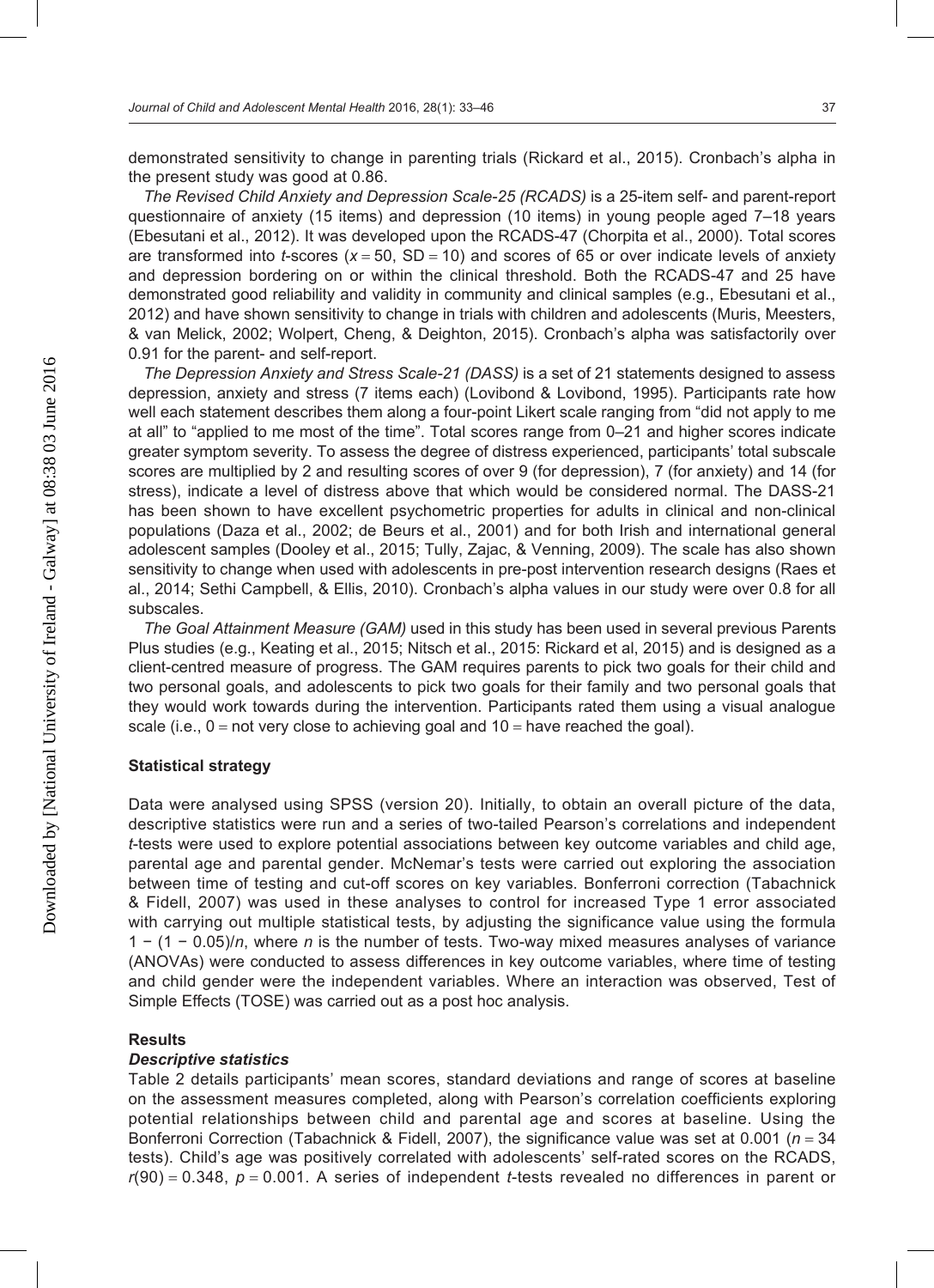| Parent measures            | n   | Minimum<br>score | Maximum<br>score | M(SD)         | $r$ (parental age) $r$ (child age) |          |
|----------------------------|-----|------------------|------------------|---------------|------------------------------------|----------|
| SDQ                        | 103 | 7                | 34               | 20.04 (6.02)  | 0.061                              | $-0.047$ |
| <b>RCADS</b>               | 98  | 35.39            | 116.87           | 54.99 (13.71) | 0.009                              | 0.143    |
| PSS                        | 96  | 21               | 71               | 43.61 (10.81) | 0.033                              | $-0.020$ |
| <b>KPS</b>                 | 97  | 5                | 19               | 12.57 (3.47)  | 0.029                              | 0.153    |
| McMaster GF                | 77  | 1.00             | 3.00             | 2.09(0.48)    | $-0.076$                           | 0.003    |
| McMaster C                 | 93  | 1.17             | 3.33             | 2.27(.38)     | $-0.135$                           | 0.009    |
| Personal goal              | 102 | 0                | 9                | 2.99(1.93)    | 0.077                              | 0.085    |
| Child goal                 | 102 | 0                | 7                | 2.64(1.69)    | 0.056                              | 0.044    |
| <b>Adolescent Measures</b> |     |                  |                  |               |                                    |          |
| SDQ                        | 93  | 3                | 29               | 18.14 (5.69)  | 0.082                              | 0.304    |
| <b>RCADS</b>               | 90  | 27.22            | 99.95            | 60.64 (17.28) | $-0.024$                           | $0.348*$ |
| <b>DASS Depression</b>     | 87  | 0                | 21               | 9.53(6.54)    | $-0.071$                           | 0.283    |
| <b>DASS Anxiety</b>        | 88  | 0                | 21               | 7.86 (5.72)   | $-0.040$                           | 0.245    |
| <b>DASS Stress</b>         | 87  | 0                | 21               | 10.2(5.1)     | $-0.037$                           | 0.305    |
| McMaster GF                | 78  | 1.08             | 3.67             | 2.26(.60)     | $-0.039$                           | 0.088    |
| McMaster C                 | 77  | 1.50             | 3.67             | 2.42(.49)     | $-0.006$                           | 0.120    |
| Personal goal              | 82  | 0                | 8                | 2.83(1.97)    | 0.043                              | $-0.142$ |
| Family goal                | 73  | 0                | 9                | 3.0(2.18)     | $-0.039$                           | 0.012    |

**Table 2:** Descriptives of assessment total scores at baseline

SDQ = Strengths and Difficulties Questionnaire; RCADS = Revised Child Anxiety and Depression Scale; DASS = Depression, Anxiety and Stress Scale; PSS = Parent Stress Scale; KPS = Kansas Parenting Satisfaction; McMaster GF = McMaster General Functioning; McMaster C = McMaster Communication \*significant at the 0.001 level

adolescent outcomes based on parent gender (significance value set at 0.003 based on the Bonferonni correction, *n* = 17 tests).

#### *Pre- and post-test analyses*

Table 3 presents the results of McNemar's tests examining differences between pre-test and post-test in the proportion of participants reporting scores above the cut-off values indicating abnormal functioning on key outcome measures (significance value set at 0.005 based on the Bonferonni correction). A significant drop (22%) in the percentage of adolescents falling into the clinical range on the parent-rated SDQ was observed from Time 1 to Time 2. A notable drop (14%) was also observed in adolescent-rated general family functioning (McMaster GF) from Time 1 to Time 2, however, this was not statistically significant when the Bonferonni correction was applied.

To examine pre- and post-tests differences in more depth, a series of two-way mixed measures ANOVAs were conducted, taking into account the potential interaction effects of gender by including child gender as an independent variable. Results of these are presented in Table 4 and graphs of significant effects are presented in Figure 1.

*SDQ:* In terms of parental-rated total difficulties, a significant interaction effect was observed between time of testing and gender. TOSE revealed a significant drop in SDQ scores of parents with female children from pre-test to post-test,  $F(1,71) = 36.91$ ,  $p < 0.01$ , indicating better adolescent functioning at post-test. A significant gender difference was observed at post-test, with parents of female children reporting lowers scores than parents of male children, *F*(1,71) = 17.323, *p* < 0.01.

Looking to the parent-rated SDQ subscales revealed a significant main effect for gender was observed for the HS, with parents of male children reporting higher levels of hyperactivity. Significant interactions between gender and time of testing were also observed for the ESS, CPS and PPS. TOSE revealed a significant drop in scores for parents with female children from pre-test to post-test on the ESS *F*(1,72) = 39.31, *p* < 0.001, CPS *F*(1,72) = 20.11, *p* < 0.001 and PPS *F*(1,71) = 9.92, *p* < 0.01. Parents of female children also reported significantly higher levels of emotional symptoms,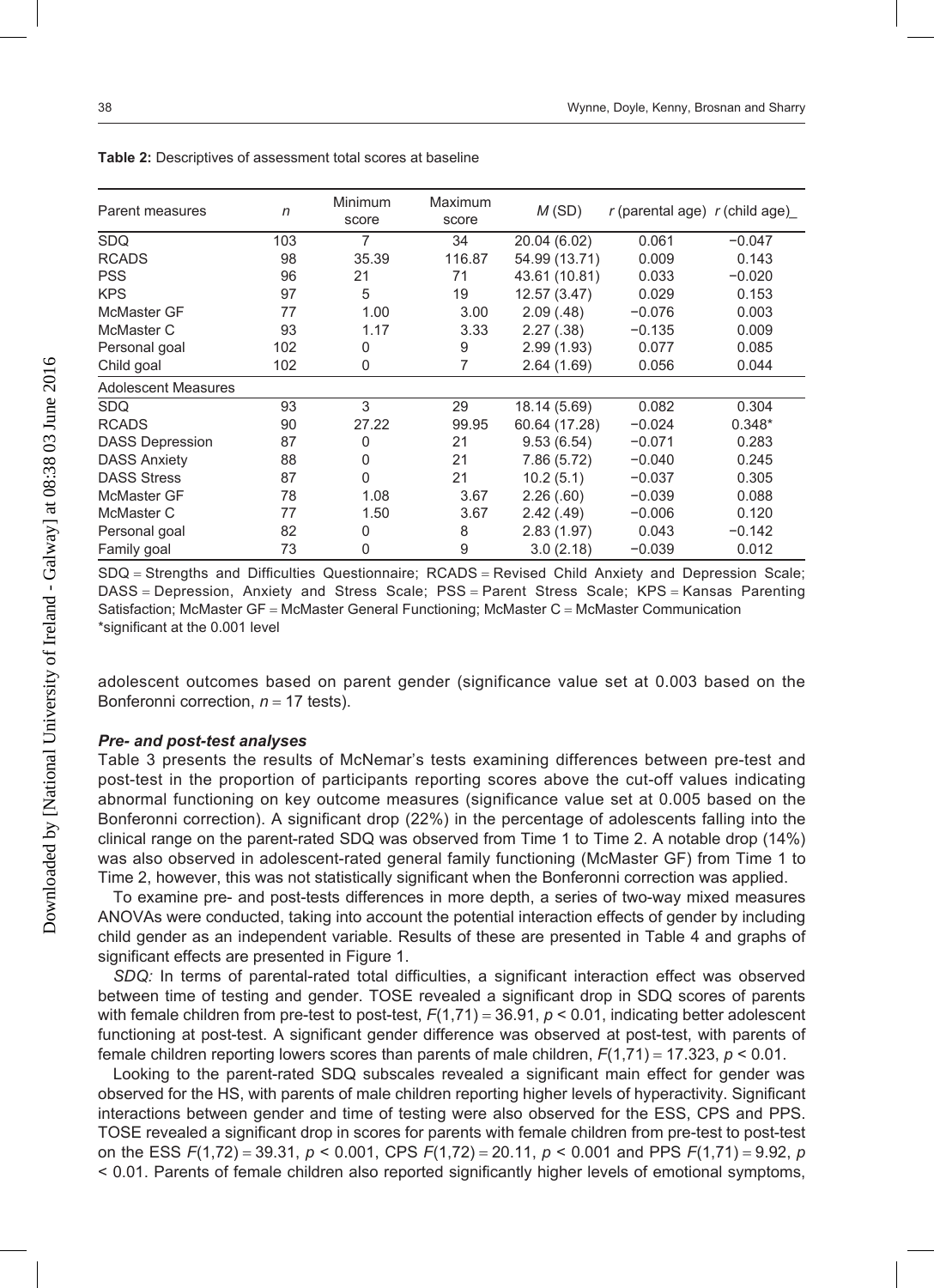| Parent measures        | T1       | T <sub>2</sub> | McNemar's significance value |          |  |
|------------------------|----------|----------------|------------------------------|----------|--|
| <b>SDQ</b>             | Abnormal | 66 (90%)       | 50 (68%)                     | $0.001*$ |  |
|                        | Normal   | 7(10%)         | 23 (32%)                     |          |  |
| <b>RCADS</b>           | Abnormal | 12 (17%)       | 15 (21%)                     | 0.607    |  |
|                        | Normal   | 59 (83%)       | 56 (79%)                     |          |  |
| McMaster GF            | Abnormal | 34 (68%)       | 30 (60%)                     | 0.424    |  |
|                        | Normal   | 16 (32%)       | 20 (40%)                     |          |  |
| McMaster C             | Abnormal | 35(53%)        | 29 (44%)                     | 0.362    |  |
|                        | Normal   | 31 (47%)       | 37 (56%)                     |          |  |
| Adolescent measures    |          |                |                              |          |  |
| <b>SDQ</b>             | Abnormal | 43 (68%)       | 40 (64%)                     | 0.648    |  |
|                        | Normal   | 20 (32%)       | 23 (36%)                     |          |  |
| <b>RCADS</b>           | Abnormal | 21 (34%)       | 22 (36%)                     | 1.00     |  |
|                        | Normal   | 41 (66%)       | 40 (64%)                     |          |  |
| <b>DASS Depression</b> | Abnormal | 44 (75%)       | 37 (67%)                     | 0.143    |  |
|                        | Normal   | 15 (25%)       | 22 (33%)                     |          |  |
| <b>DASS Anxiety</b>    | Abnormal | 42 (76%)       | 37 (67%)                     | 0.332    |  |
|                        | Normal   | 13 (24%)       | 18 (33%)                     |          |  |
| <b>DASS Stress</b>     | Abnormal | 41 (75%)       | 34 (69%)                     | 0.092    |  |
|                        | Normal   | 14 (25%)       | 21 (38%)                     |          |  |
| McMaster GF            | Abnormal | 33 (75%)       | 27 (61%)                     | 0.031    |  |
|                        | Normal   | 11 (25%)       | 17 (39%)                     |          |  |
| McMaster C             | Abnormal | 30 (65%)       | 32 (70%)                     | 0.804    |  |
|                        | Normal   | 16 (35%)       | 14 (30%)                     |          |  |

**Table 3:** Results of McNemar's Tests examining numbers of participants above the cut-off range indicating abnormal functioning on outcome measures at baseline and post-intervention

\*significant at the 0.001 level

 $F(1,72) = 27.62$ ,  $p < 0.001$  at Time 1, and significantly lower levels of conduct problems at Time 2  $F(1,72) = 20.69, p < 0.001.$ 

No significant effects were observed for adolescent-rated total SDQ scores, however, main effects were observed for adolescent-rated ESS scores whereby levels of emotional symptoms decreased from Time 1 to Time 2 and females were observed to report higher levels of symptoms overall than males did. A main gender effect was also observed for PS scores, with females reporting higher overall levels of pro-social behaviour than males.

*RCADS:* A significant interaction effect was observed for the parental-rated version of the RCADS. TOSE observed a significant drop in scores for parents of female adolescents from Time 1 to Time 2,  $F(1,69) = 13.49$ ,  $p \le 0.01$ , and a significant gender difference between males and females at pre-test  $F(1,69) = 10.16$ ,  $p < 0.01$ , whereby parents of female children reported higher scores than parents of males. No effects were observed for adolescent-rated SDQ. This non-significant effect held constant when child's age was added into the model as a covariate, *F*(1,59) = 3.029, *p* > 0.05.

*DASS:* No significant interaction or time effects were observed for any of the DASS subscales. However, a significant gender effect was observed for the depression and anxiety subscales, *whereby females reported higher scores than males.* 

*McMaster general functioning:* A significant time effect was observed for both parent and adolescent-rated functioning whereby scores were lower at Time 2, indicating more positive family functioning. A significant gender effect was observed for parental-rated functioning whereby parents of female children reported more positive family functioning than parents of male children.

*McMaster communication:* No time effects were observed for family communication. However, there was a gender effect for adolescent-rated family communication whereby females reported more positive family communication than males.

*PSS:* A significant interaction effect was observed for the PSS. TOSE revealed a significant drop in scores for parents of female adolescents from Time 1 to Time 2,  $F(1,60) = 130.13$ ,  $p < 0.01$ , and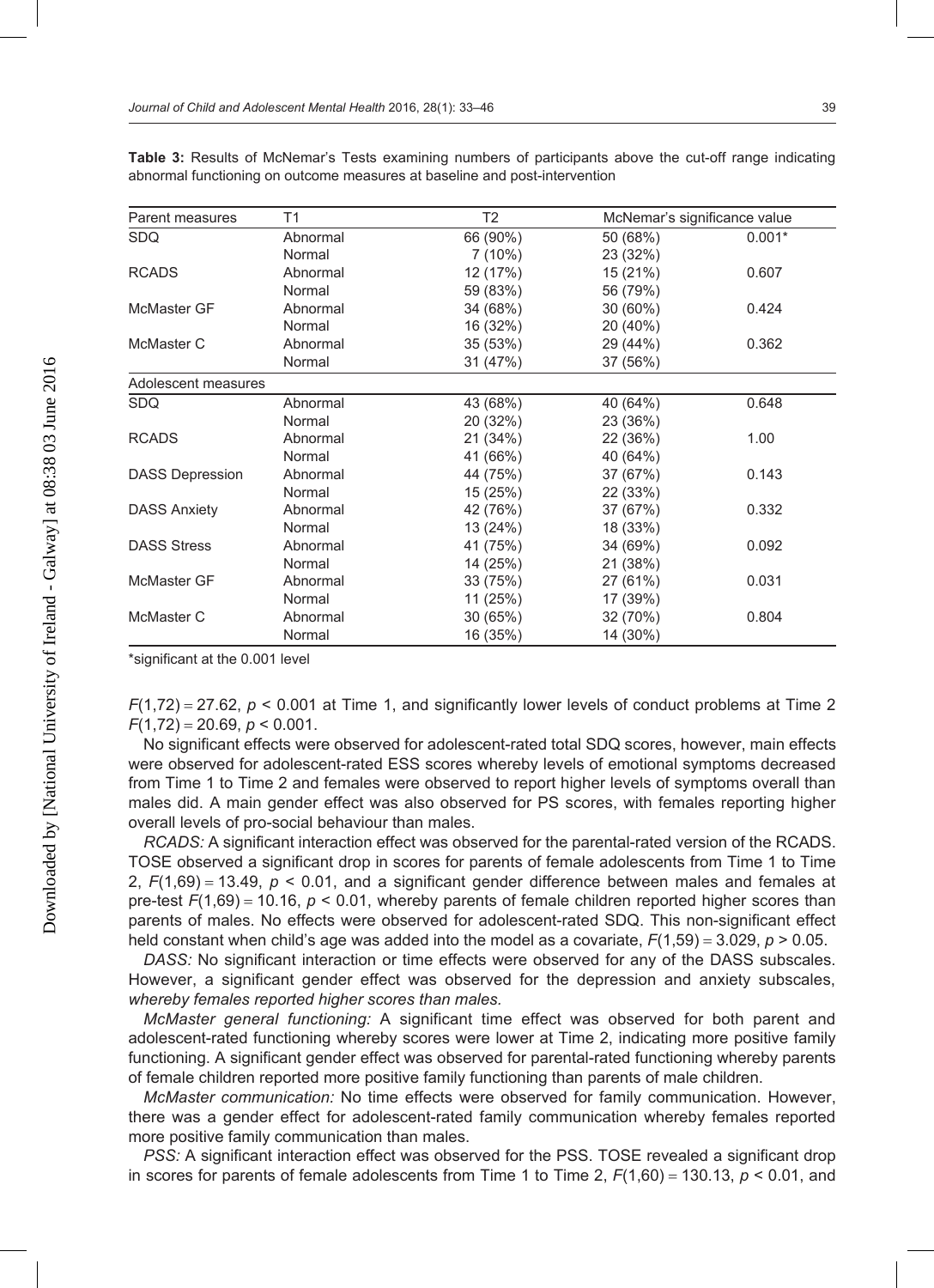|                           | Time 1 | Time 2 | Male<br>children | Female<br>children | $\mathit{F}_{\mathsf{time}}$ | $\textit{F}_{\rm gender}$ | $F_{\text{interaction}}$ |
|---------------------------|--------|--------|------------------|--------------------|------------------------------|---------------------------|--------------------------|
|                           | M      | M      | M                | M                  |                              |                           |                          |
| Parent measures           |        |        |                  |                    |                              |                           |                          |
| SDQ Total                 | 20.36  | 17.15  | 19.83            | 18.16              | 15.16***                     | 1.5                       | $11.35**$                |
| <b>SDQ ESS</b>            | 6.54   | 5.3    | 5.29             | 6.26               | $14.31***$                   | 2.61                      | $13.2***$                |
| SDQ CP                    | 4.05   | 3.22   | 4.25             | 3.31               | $9.5**$                      | 2.98                      | $4.94*$                  |
| SDQ HS                    | 5.78   | 5.23   | 6.46             | 4.99               | 3.82                         | $6.97*$                   | 1.7                      |
| <b>SDQ PPS</b>            | 3.95   | 3.4    | 3.83             | 3.59               | 3.69                         | 0.233                     | $4.4*$                   |
| SDQ PS                    | 6.64   | 6.85   | 6.2              | 7.04               | 1.11                         | 2.54                      | 0.003                    |
| <b>RCADS</b>              | 55.65  | 53.4   | 53.68            | 55.02              | 1.33                         | 0.674                     | 10.88**                  |
| McMaster GF               | 2.12   | 1.93   | 2.21             | 1.9                | $12.45**$                    | $7.56**$                  | 0.002                    |
| McMaster C                | 2.29   | 2.2    | 2.33             | 2.2                | 3.11                         | 3.79                      | 0.382                    |
| <b>PSS</b>                | 43.42  | 38.79  | 45.57            | 38.65              | $10.04**$                    | $8.94**$                  | $11.37**$                |
| <b>KPS</b>                | 12.57  | 15.29  | 12.65            | 14.6               | 33.63***                     | $7.84**$                  | 2.67                     |
| <b>Personal Goal</b>      | 3.03   | 7.25   | 4.89             | 5.28               | 212.83***                    | 0.858                     | 3.9                      |
| <b>Child Goal</b>         | 2.87   | 6.78   | 4.94             | 4.62               | 174.18***                    | 0.608                     | $9.93**$                 |
| Adolescent-rated measures |        |        |                  |                    |                              |                           |                          |
| <b>SDQ Total</b>          | 18.4   | 17.37  | 17.13            | 18.31              | 1.56                         | .671                      | 0.577                    |
| <b>SDQ ESS</b>            | 5.76   | 4.95   | 4.11             | 6.08               | $8.36**$                     | $9.15***$                 | 0.646                    |
| SDQ CP                    | 3.32   | 3.59   | 3.89             | 3.2                | 1.45                         | 2.09                      | 0.037                    |
| <b>SDQ HS</b>             | 6.0    | 5.79   | 5.87             | 5.92               | 0.210                        | 0.006                     | 1.2                      |
| <b>SDQ PPS</b>            | 3.32   | 3.03   | 3.26             | 3.13               | 1.52                         | 0.074                     | 0.626                    |
| SDO PS                    | 7.52   | 7.19   | 6.61             | 7.79               | 3.26                         | $6.25*$                   | 0.165                    |
| <b>RCADS</b>              | 60.93  | 58.5   | 55.02            | 62.49              | 2.91                         | 2.69                      | 0.147                    |
| <b>McMaster GF</b>        | 2.34   | 2.15   | 2.42             | 2.15               | $6.59*$                      | 1.98                      | 0.061                    |
| McMaster C                | 2.54   | 2.4    | 2.71             | 2.35               | 3.21                         | $8.9*$                    | 0.017                    |
| <b>DASS Depression</b>    | 10.39  | 9.44   | 7.93             | 11.1               | 0.736                        | $4.03*$                   | 0.675                    |
| <b>DASS Anxiety</b>       | 8.11   | 7.84   | 5.67             | 9.4                | 0.18                         | $5.78*$                   | 0.65                     |
| <b>DASS Stress</b>        | 10.45  | 9.95   | 8.91             | 11.0               | 0.513                        | 2.23                      | 1.7                      |
| <b>Personal Goal</b>      | 2.58   | 6.10   | 4.34             | 4.31               | 144.64***                    | 0.006                     | 0.294                    |
| <b>Family Goal</b>        | 2.48   | 5.85   | 3.8              | 4.43               | 83.87***                     | 2.08                      | 0.584                    |

**Table 4:** ANOVA comparing assessment total scores at baseline and post-intervention

SDQ ESS = Strengths and Difficulties Questionnaire Emotional Symptoms Scale; CP = Conduct Problems Scale; HS = Hyperactivity Scale; PPS = Peer Problems Scale; PS = Prosocal Scale

\*Significant at the 0.05 level; \*\* Significant at the 0.01 level; \*\*\*Significant at the 0.001 level

a significant gender difference at post-test  $F(1,60) = 45.77$ ,  $p < 0.01$ , whereby parents of female children reported lower scores than parents of males**.**

*KPS:* Main effects for time and gender effects were observed for the KPS. Scores at Time 2 were significantly higher than at Time 1 indicating higher levels of parental satisfaction at post-test. Scores were also significantly higher for parents of female children than for parents of male children.

*Goal attainment:* Results showed that adolescents made significant improvements towards their personal and family goals at post-test. Parents also reported significant improvements towards their personal goals at Time 2. In terms of parents' child related goals, an interaction effects was observed. There was a significant increase in scores for both parents of male adolescents  $F(1,61) = 38.7$ ,  $p \le$ 0.01, and parents of females,  $F(1,61) = 192.02$ ,  $p < 0.01$ , from Time 1 to Time 2. There was also a significant gender effect at Tine 2,  $F(1,61) = 9.45$ ,  $p < 0.01$ , with parents of females reporting higher goal attainment scores than parents of male children.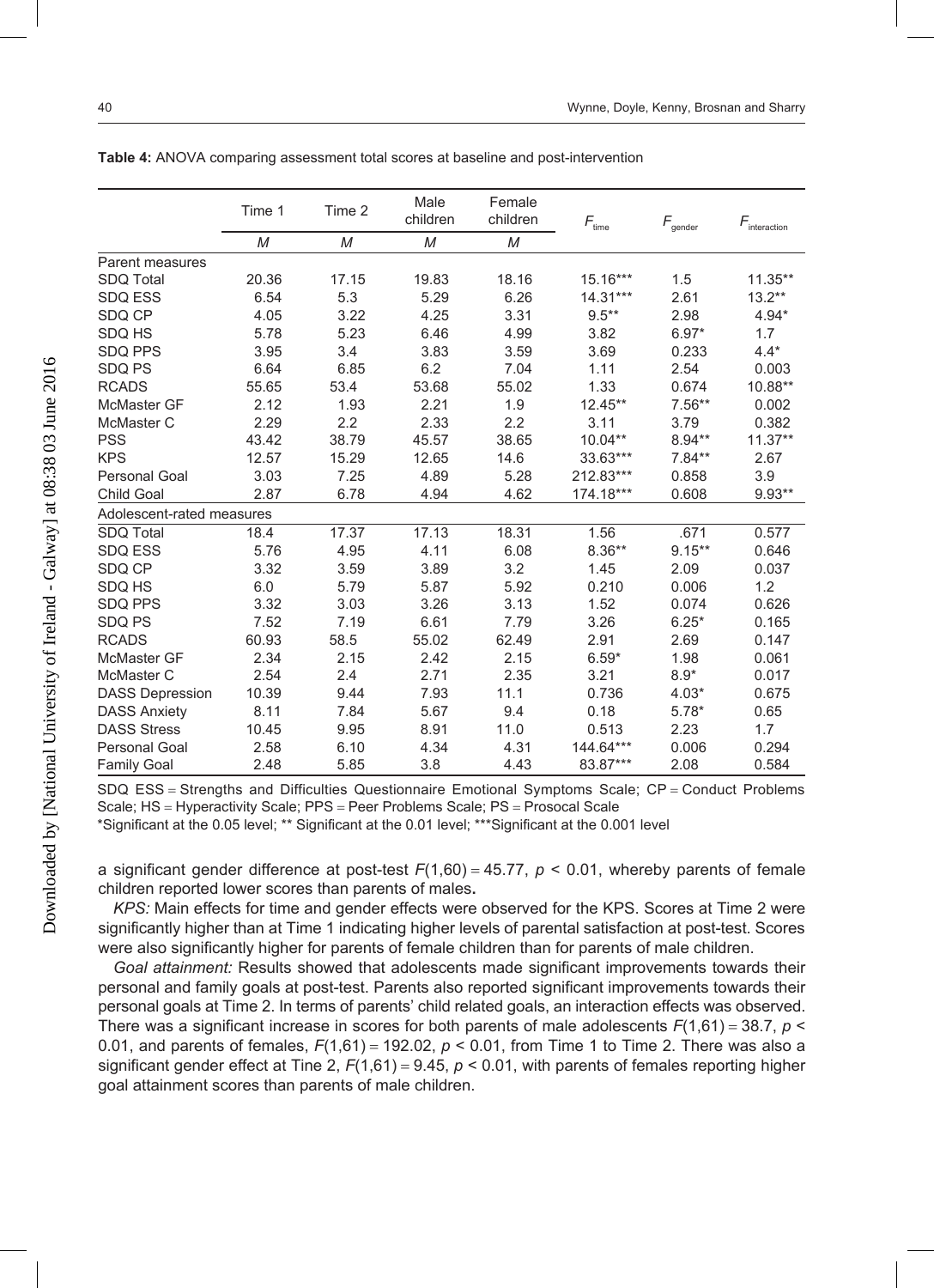

**Figure 1:** Graphs displaying significant ANOVA effects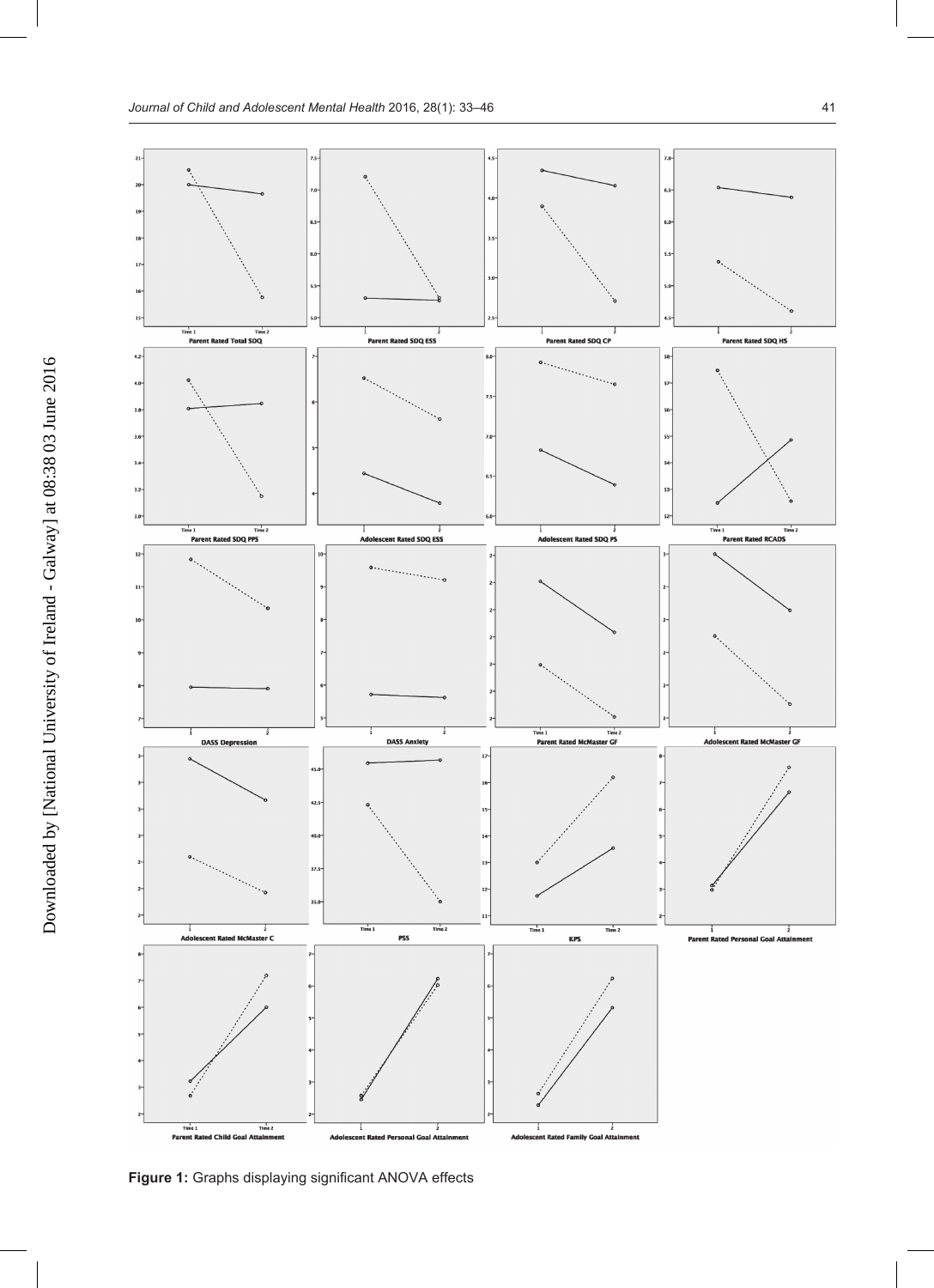# **Discussion**

This study revealed that both parent- and adolescent-rated goal attainment and family general functioning improved from pre- to post-WTOPPAP intervention. Parent-rated child total and emotional difficulties for female adolescents significantly improved from pre- to post-test and adolescent-rated emotional difficulties significantly improved for both males and females. Parents rated their satisfaction with parenting as having significantly improved over the course of the intervention and parents of female adolescents reported a significant drop in parental stress from pre-test to post-test.

These findings in relation to improvements from pre- to post-intervention are consistent with outcomes from a range of group family interventions delivered in clinical and community settings (e.g., Kazdin, 2010; Stark et al., 2012), and with previous investigations of the PPAP and WTO programmes (e.g., Beattie et al., 2007; Brosnan, 2015; Nitsch et al., 2015; Rickard et al., 2015). For example, findings from evaluations of the PPAP and WTO programmes in CAMHS revealed that parents who completed the PPAP (*n* = 38) reported significant improvements in their children's total difficulties when compared to the routine clinical care group (*n* = 17; Beattie et al., 2007).

Research shows that family interventions facilitating PMT can strengthen parenting skills, and in turn, improve family general functioning and reduce the parental stress and parenting dissatisfaction associated with the changes that occur in a family's social life when a child develops SEBD (e.g., Adams, 2001; Van Ryzin, Stormshak, & Dishion, 2012). Low parental stress and high confidence in parenting can further facilitate the effective implementation of parenting strategies (e.g., responsiveness, good communication, rule setting and monitoring) which in turn has been shown to reduce the risk of SEBD in adolescents (Gonzales et al., 2004; Jones & Prinz, 2005; Morawska, Winter, & Sanders, 2009).

A key finding of interest in our study is the interaction of child gender with improvements over time, which suggests this type of intervention may be more effective for female adolescents than for male adolescents. This may be linked to the fact parents reported higher levels of internalised distress in females than in males, which is consistent with the literature (Bask, 2015; Dooley et al., 2015; Rushton et al., 2002) and suggests they had greater need of the intervention to begin with. It may also be linked to the challenges of engaging males in adolescent mental health services (Grace, Richardson, & Carroll, 2014); if males are less engaged with the intervention, then it is likely they will consequently obtain less positive outcomes from it. However, the study found that adolescent-rated emotional symptoms improved for the overall samples, suggesting the intervention may have been of some benefit to males in terms of emotional difficulties.

#### **Strengths and limitations**

The main strength of the present research is how it demonstrated that a manualised family intervention with a parent and child component can be effectively rolled-out and evaluated by frontline multi-disciplinary professionals in CAMHS settings. This study was conducted across several different CAMHS sites, thus suggesting the findings are more readily generalisable. As previous research has shown the efficacy of the PPAP and WTO programmes run individually in clinical and community settings (e.g., Beattie et al., 2007; Nitsch 2011), our study was concerned more with the effective concurrent delivery of WTOPPAP in CAMHS, and so the positive findings in relation to adolescent and parent outcomes are encouraging. It has previously been stated that good implementation of an intervention is predictive of better outcomes (Wilson & Lipsey, 2007) and that this can be achieved from adequate training of facilitators, fidelity to a manualised programme, and close and receptive supervision during the intervention (Gottfredson & Gottfredson, 2002). Another strength of this research was the adherence to these factors in the roll-out of WTOPPAP. Moreover, this study involved real-world research where the WTOPPAP became fully integrated into the service and front line clinicians collected the research measures as part of the clinical audit.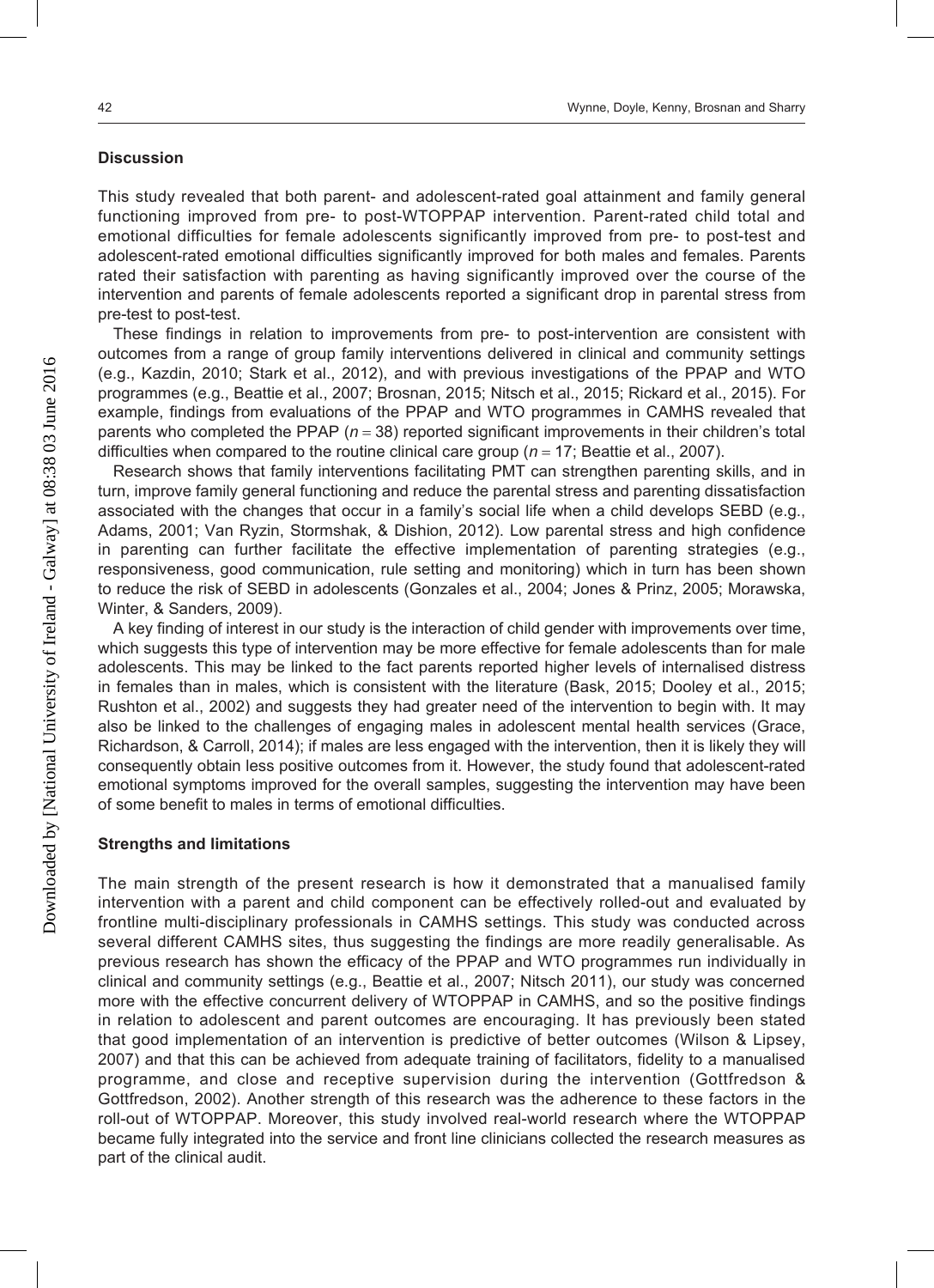While the results of our study indicate the WTOPPAP shows promise as an effective intervention for use with parents and adolescents, the lack of a comparison group is a significant weakness in terms of attributing outcome gains directly to participation in the intervention. As such future research should prioritise the use of such a comparison group in evaluating the effectiveness of the WTOPPAP. Additionally, due to resource constraints the data were collected by the same clinicians who carried out the intervention. This has the potential to introduce biases to the findings, thus future studies should strive to use an independent researcher to collect the data.

Furthermore, in cases where both parents reside together, the implementation of parenting strategies can be more effective when they are consistently applied (Kaminski et al., 2008), which is facilitated by both parents attending parenting courses together. As this was a first-level intervention and the fidelity of implementation was prioritised, it was not possible to focus on recruiting parent dyads across the different settings in this study. However, future implementation of the WTOPPAP could place greater emphasis on facilitators recruiting both parents, where possible, as this could potentially result in greater improvements and maintenance of improvement in outcomes.

#### **Implications**

Given the adverse consequences associated with youth SEBD and the challenges faced by CAMHS in providing services, the results of this study speak to the value of involving both adolescents and their parents in early, brief and well-structured concurrent group interventions. Such interventions delivered through low-resourced CAMHS have the potential to reduce waiting times for children needing support, numbers who do not attend their initial appointment, and the number of sessions a family requires, and to increase the number of appropriate referrals made (e.g., Clemente et al., 2006; Heywood et al., 2003; York Anderson, & Zwi, 2004).

Whilst this was a first-level evaluation of changes in outcomes from pre- to post-intervention, a follow-up support session was provided, and future research could explore if this helps to maintain treatment effects after the conclusion of the intervention. Future research could also clarify the mechanisms by which WTOPPAP evokes lasting change in adolescents and parents. For example, researchers could explore if improved general family functioning mediates the effect that the WTOPPAP has on adolescent difficulties.

#### *Conclusions*

The findings of this first-level evaluation of the delivery of the combined WTO and PPAP in CAMHS broadly supported the effectiveness of the intervention. They also demonstrated that it is possible to effectively deliver a multi-modal family intervention in Irish CAMHS, and for CAMHS staff to conduct a valid evaluation of the intervention. These findings are encouragingly positive, and support the further roll-out and evaluation of the WTOPPAP programme.

*Acknowledgements* — We thank all adolescents and parents who participated in the study, and the CAMHS staff for facilitating the research. The research was funded by the 3Ts (Turn The Tide) charity.

#### **References**

- Adams, J. F. (2001). Impact of parent training on family functioning. *Child & Family Behavior Therapy, 23*(1), 29–42. http://dx.doi.org/10.1300/J019v23n01\_03
- Akobeng, A. K. (2005). Understanding randomised controlled trials. *Archives of Disease in Childhood, 90*(8), 840–844. http://dx.doi.org/10.1136/adc.2004.058222
- Barney, M., & Max, J. (2005). The McMaster family assessment device and clinical ratingscale: Questionnaire vs interview in childhood traumatic brain injury. *Brain Injury [BI], 19*(10), 801–809. http://dx.doi. org/10.1080/02699050400024961
- Barlow, J., Smailagic, N., Huband, N., Roloff, V., & Bennett, C. (2012). Group-based parent training programmes for improving parental psychosocial health. *Cochrane Database of Systematic Reviews 2012, 6,*  Art. No.: CD002020. http://dx.doi.org/10.1002/14651858.CD002020.pub3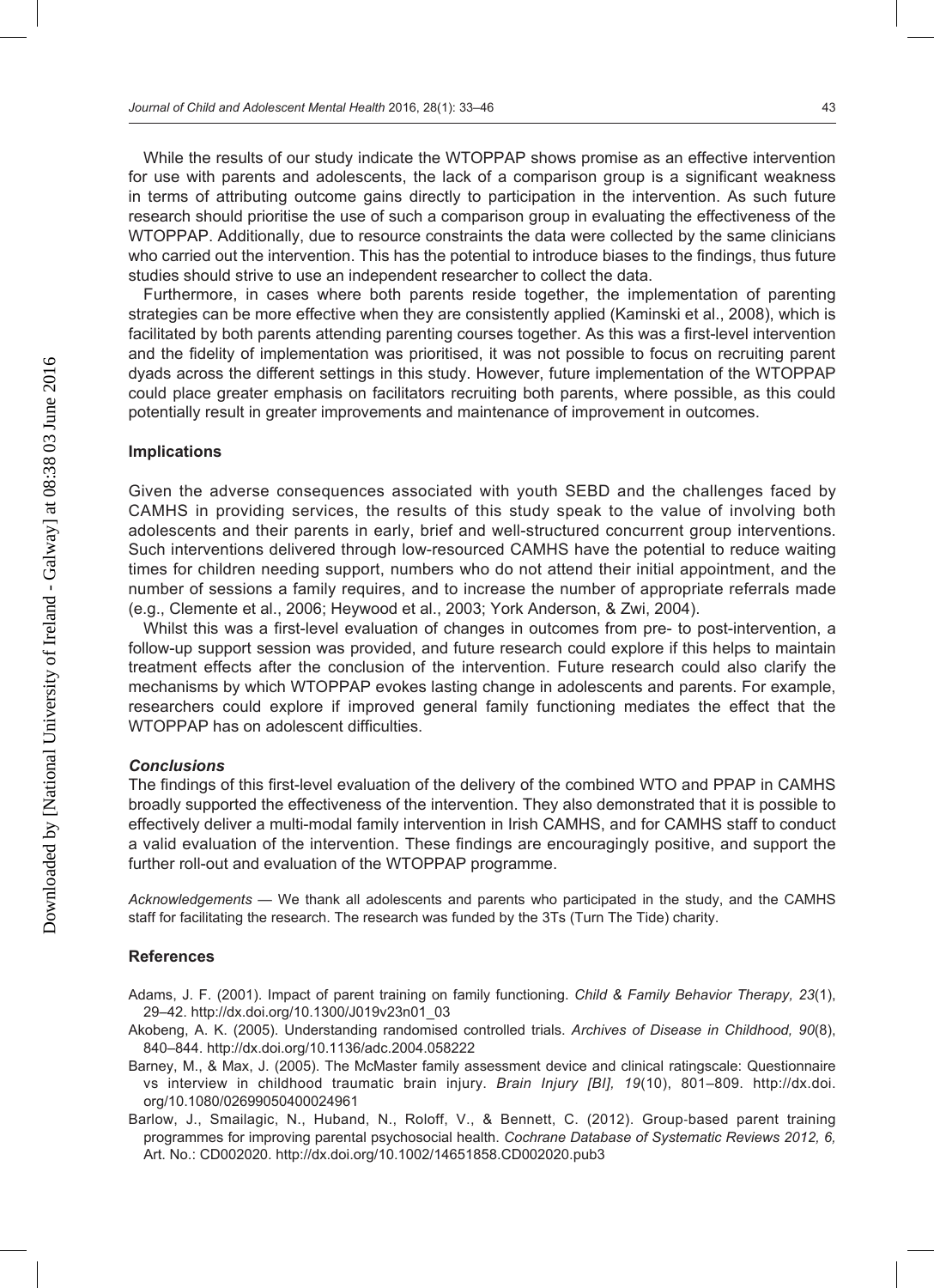- Bask, M. (2015). Externalising and internalising problem behaviour among Swedish adolescent boys and girls. *International Journal of Social Welfare, 24*(2), 182–192. http://dx.doi.org/10.1111/ijsw.12106
- Beattie, D., Fitzpatrick, C., Guerin, S., & O'Donoghue, P. (2007). Parent management training for adolescent mental health disorders–A controlled trial. In *Ireland Branch Research Meeting, The Association for Child and Adolescent Mental Health, Dublin*.
- Berry, J. O., & Jones, W. H. (1995). The Parental Stress Scale: Initial psychometric evidence. *Journal of Social and Personal Relationships, 12*(3), 463–472. http://dx.doi.org/10.1177/0265407595123009
- Bloom, D. E., Cafiero, E. T., Jane-Llopis, E., Abrahams-Gessel, S., Bloom, L. R., Fathima, S., … Weinstein, C. (2011). *The Global Economic Burden of Non-Communicable Disease*. Geneva: World Economic Forum.
- Bonin, E. M., Stevens, M., Beecham, J., Byford, S., & Parsonage, M. (2011). Costs and longer-term savings of parenting programmes for the prevention of persistent conduct disorder: A modelling study. *BMC Public Health, 11*(1), 803. http://dx.doi.org/10.1186/1471-2458-11-803
- Brosnan, E. (2015). *The development and evaluation of the working Things Out cognitive behavioral therapy group programmed for the treatment of adolescent mental health* (Doctoral dissertation). School of Medicine, University College Dublin, Ireland.
- Brosnan, E., Beattie, D., Fitzpatrick, C., & Sharry, J. (2011). *Working Things Out 2: An evidence-based mental health resource for professionals working with young people in clinical and community settings* (2nd ed.). Dublin: Parents Plus; www.parentsplus.ie
- Carr, A. (2014). The evidence base for family therapy and systemic interventions for child‐focused problems. *Journal of Family Therapy, 36*(2), 107–157. http://dx.doi.org/10.1111/1467-6427.12032
- Chang, L. W., Schumm, W. R., Coulson, L. A., Bollman, S. R., & Jurich, A. P. (1994). Dimensionality of brief family interaction and satisfaction scales among couples from eight western and midwestern states. *Psychological Reports, 74*(1), 131–144. http://dx.doi.org/10.2466/pr0.1994.74.1.131
- Chorpita, B. F., Daleiden, E. L., Ebesutani, C., Young, J., Becker, K. D., Nakamura, B. J., … Starace, N. (2011). Evidence-based treatments for children and adolescents: An updated review of indicators of efficacy and effectiveness. *Clinical Psychology: Science and Practice, 18*(2), 154–172. http://dx.doi. org/10.1111/j.1468-2850.2011.01247.x
- Chorpita, B. F., Yim, L., Moffitt, C., Umemoto, L. A., & Francis, S. E. (2000). Assessment of symptoms of DSM-IV anxiety and depression in children: A revised child anxiety and depression scale. *Behaviour Research and Therapy, 38*(8), 835–855. http://dx.doi.org/10.1016/S0005-7967(99)00130-8
- Clemente, C., McGrath, R., Stevenson, C., & Barnes, J. (2006). Evaluation of a waiting list initiative in a child and adolescent mental health service. *Child and Adolescent Mental Health, 11*(2), 98–103. http://dx.doi. org/10.1111/j.1475-3588.2005.00386.x
- Daza, P., Novy, D. M., Stanley, M. A., & Averill, P. (2002). The depression anxiety stress scale-21: Spanish translation and validation with a Hispanic sample. *Journal of Psychopathology and Behavioral Assessment, 24*(3), 195–205. http://dx.doi.org/10.1023/A:1016014818163
- de Beurs, E., van Dyck, R., Marquenie, L. A., Lange, A., & Blonk, R. W. B. (2001). The DASS: A questionnaire for the measurement of depression, anxiety,and stress. *Gedragstherapie, 34*, 35–53.
- Dooley, B., Fitzgerald, A., & Giollabhui, N. M. (2015). The risk and protective factors associated with depression and anxiety in a national sample of Irish adolescents. *Irish Journal of Psychological Medicine, 32*(01), 93–105. http://dx.doi.org/10.1017/ipm.2014.83
- Dretzke, J., Frew, E., Davenport, C., Barlow, J., Stewart-Brown, S. L., Sandercock, J., … Taylor, R. (2005). The effectiveness and cost-effectiveness of parent training/education programmes for the treatment of conduct disorder, including oppositional defiant disorder, in children. *Health Technology Assessment, 9*(50), 1–233. http://dx.doi.org/10.3310/hta9500
- Ebesutani, C., Reise, S. P., Chorpita, B. F., Ale, C., Regan, J., Young, J., … Weisz, J. R. (2012). The Revised Child Anxiety and Depression Scale-Short Version: Scale reduction via exploratory bifactor modeling of the broad anxiety factor. *Psychological Assessment, 24*(4), 833–845. http://dx.doi.org/10.1037/a0027283
- Epstein, N. B., Baldwin, L. M., & Bishop, D. S. (1983). The McMaster Family Assessment Device. *Journal of Marital and Family Therapy, 9*(2), 171–180. http://dx.doi.org/10.1111/j.1752-0606.1983.tb01497.x
- Fitzpatrick, C., Brosnan, E., & Sharry, J. (2009). 'Working Things Out' a therapeutic resource for professionals working with young people. In C. Essau (Ed.), *Treatment for Adolescent Depression. Theory and Practice* (pp. 283–312). Oxford: Oxford University Press. http://dx.doi.org/10.1093/med:ps ych/9780199226504.003.0012
- Georgiades, K., Boyle, M., Jenkins, J., Sanford, M., & Lipman, E. (2008). A multilevel analysis of whole family functioning using the McMaster Family Assessment Device. *Journal of Family Psychology, 22*(3), 344–354. http://dx.doi.org/10.1037/0893-3200.22.3.344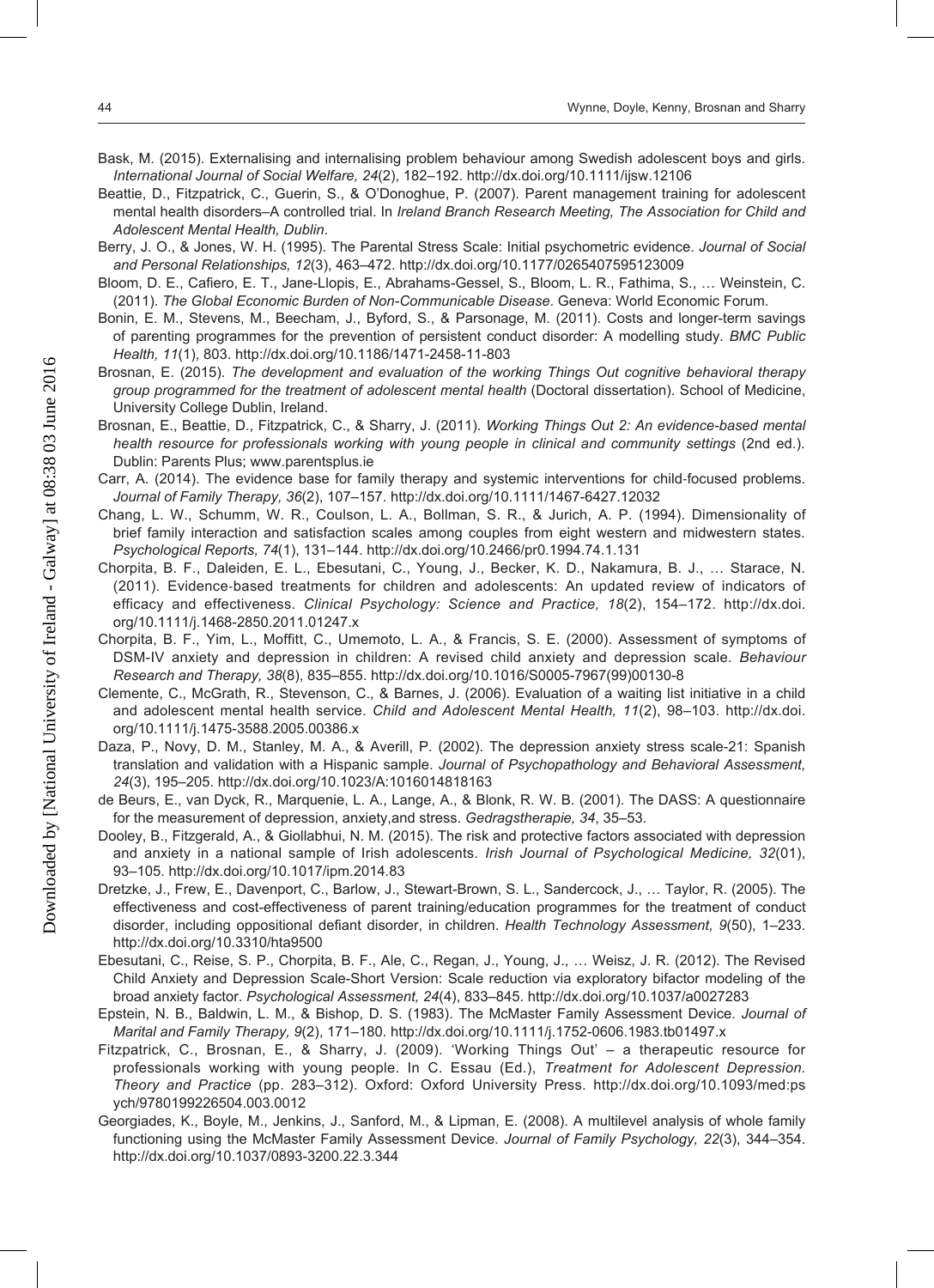- Gonzales, N. A., Dumka, L. E., Deardorff, J., Carter, S. J., & McCray, A. (2004). Preventing poor mental health and school dropout of Mexican-American adolescents following the transition to junior high school. *Journal of Adolescent Research, 19*(1), 113–131. http://dx.doi.org/10.1177/0743558403258124
- Goodman, R. (2001). Psychometric properties of the Strengths and Difficulties Questionnaire. *Journal of the American Academy of Child and Adolescent Psychiatry, 40*(11), 1337–1345. http://dx.doi. org/10.1097/00004583-200111000-00015
- Gottfredson, D. C., & Gottfredson, G. D. (2002). Quality of school-based prevention programs: Results from a national survey. *Journal of Research in Crime and Delinquency, 39*(1), 3–35. http://dx.doi. org/10.1177/002242780203900101
- Grace, B., Richardson, N., & Caroll, P. (2014). *Engaging Young Men Project: A report on the Mapping Exercise conducted in Ireland during 2014*. Men's Health Forum in Ireland. Ireland: HSE National Office for Suicide Prevention.
- Harris, A. D., McGregor, J. C., Perencevich, E. N., Furuno, J. P., Zhu, J., Peterson, D. E., & Finkelstein, J. (2006). The use and interpretation of quasi-experimental studies in medical informatics. *Journal of the American Medical Informatics Association, 13*(1), 16–23. http://dx.doi.org/10.1197/jamia.M1749
- Herpertz-Dahlmann, B., Bühren, K., & Remschmidt, H. (2013). Growing up is hard: Mental disorders in adolescence. *Deutsches Ärzteblatt International, 110*, 430–432.
- Heywood, S., Stancombe, J., Street, E., Mittler, H., Dunn, C., & Kroll, L. (2003). A briefconsultation and advisory approach for use in child and adolescent mental health services: A pilot study. *Clinical Child Psychology and Psychiatry, 8*(4), 503–512. http://dx.doi.org/10.1177/13591045030084007
- James, D. E., Schumm, W. R., Kennedy, C. E., Grigsby, C. C., Selectman, K., & Nichols, C. W. (1985). Characteristics of the Kansas Parental Satisfaction Scale among two samples of married parents. *Psychological Reports, 57*(1), 163–169. http://dx.doi.org/10.2466/pr0.1985.57.1.163
- Jones, T. L., & Prinz, R. J. (2005). Potential roles of parental self-efficacy in parent and child adjustment: A review. *Clinical Psychology Review, 25*(3), 341–363. http://dx.doi.org/10.1016/j.cpr.2004.12.004
- Kaminski, J. W., Valle, L. A., Filene, J. H., & Boyle, C. L. (2008). A meta-analytic review of components associated with parent training program effectiveness. *Journal of Abnormal Child Psychology, 36*(4), 567–589. http://dx.doi.org/10.1007/s10802-007-9201-9
- Kaslow, N. J., Broth, M. R., Smith, C. O., & Collins, M. H. (2012). Family-based interventions for child and adolescent disorders. *Journal of Marital and Family Therapy, 38*(1), 82–100. http://dx.doi. org/10.1111/j.1752-0606.2011.00257.x
- Kazdin, A. E. (2010). Problem-solving skills training and parent management training for oppositional defiant disorder and conduct disorder. In J. R. Weisz & A. E. Kazdin (Eds.). *Evidence-based psychotherapies for children and adolescents* (2nd ed., pp. 211-226). New York: Guilford Press.
- Keating, A., Sharry, J., Murphy, M., Rooney, B., & Carr, A. (2015). An evaluation of the Parents Plus– Parenting When Separated programme. *Clinical Child Psychology and Psychiatry*. http://dx.doi. org/10.1177/1359104515581717
- Lewis, A. J., Kremer, P., Douglas, K., Toumborou, J. W., Hameed, M. A., Patton, G. C., & Williams, J. (2015). Gender differences in adolescent depression: Differential female susceptibility to stressors affecting family functioning. *Australian Journal of Psychology, 67*(3), 131–139. http://dx.doi.org/10.1111/ajpy.12086
- Lovibond, P. F., & Lovibond, S. H. (1995). The structure of negative emotional states: Comparison of the Depression Anxiety Stress Scales (DASS) with the Beck Depression and Anxiety Inventories. *Behaviour Research and Therapy, 33*(3), 335–343. http://dx.doi.org/10.1016/0005-7967(94)00075-U
- McGorry, P. (2015). Arguments for transformational reform of mental health care for young people. *Irish Journal of Psychological Medicine, 32*(1), 9–11.
- McGorry, P., Bates, T., & Birchwood, M. (2013). Designing youth mental health services for the 21st century: Examples from Australia, Ireland and the UK. *The British Journal of Psychiatry, 202*(s54), 30–35. http://dx.doi. org/10.1192/bjp.bp.112.119214
- Morawska, A., Winter, L., & Sanders, M. R. (2009). Parenting knowledge and its role in the prediction of dysfunctional parenting and disruptive child behaviour. *Child: Care, Health and Development, 35*(2), 217–226. http://dx.doi.org/10.1111/j.1365-2214.2008.00929.x
- Muris, P., Meesters, C., & van Melick, M. (2002). Treatment of childhood anxiety disorders: A preliminary comparison between cognitive-behavioral group therapy and a psychological placebo intervention. *Journal of Behavior Therapy and Experimental Psychiatry, 33*(3–4), 143–158. http://dx.doi.org/10.1016/ S0005-7916(02)00025-3
- Nitsch, E. (2011). Positive parenting: A randomized controlled trial evaluation of the Parents Plus Adolescent Programme in schools. Department of Psychology, University of Limerick. Limerick, Ireland.